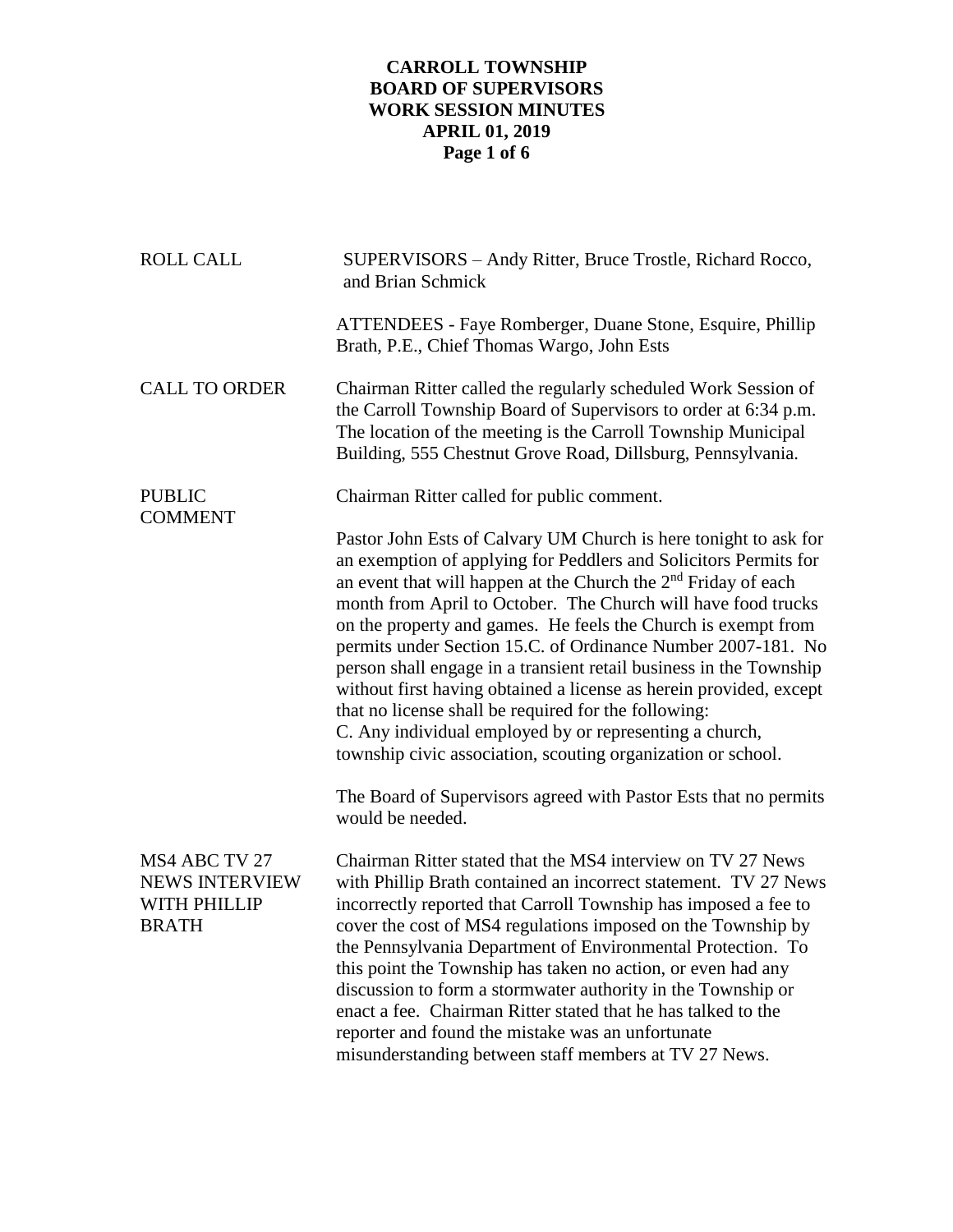#### **CARROLL TOWNSHIP BOARD OF SUPERVISORS WORK SESSION MINUTES APRIL 01, 2019 Page 2 of 6**

| <b>ITEMS TO BE</b><br>PLACED ON THE<br>APRIL 08, 2019<br>AGENDA |    | The following items were discussed and are to be placed on the<br>April 08, 2019 Board of Supervisors Meeting Agenda for<br>further discussion and for action:                                                                                                |  |  |  |
|-----------------------------------------------------------------|----|---------------------------------------------------------------------------------------------------------------------------------------------------------------------------------------------------------------------------------------------------------------|--|--|--|
|                                                                 | 1. | Update on Chestnut Hollow detention pond repairs – Bids<br>were opened on Thursday, March 28, 2019 – one bid was<br>received from MacMor Construction in the amount of<br>\$91,000.00 – recommendation is to reject the bid and re-<br>advertise the project. |  |  |  |
|                                                                 | 2. | Update on the Key Fob System for Municipal Building –<br>Supervisor Schmick stated that he has received another price<br>from Arco in the amount of \$19,140.00. The other bid was<br>from Duty's Lock, Safe & Security Inc. in the amount of<br>\$20,461.00. |  |  |  |
|                                                                 | 3. | Carroll township Zoning Map Committee update                                                                                                                                                                                                                  |  |  |  |
|                                                                 | 4. | U.S. Route 15 and Golf Course Road Safety Concerns                                                                                                                                                                                                            |  |  |  |
|                                                                 | 5. | Change Propane Gas Companies - The Supervisors would<br>like to see where the market price comes from $-$ get a<br>website location, would like a three year contract and is<br>there a charge to test the tank.                                              |  |  |  |
|                                                                 | 6. | 2019 PSATS Proposed Resolutions, Bylaws change, and<br><b>Nominations Report</b>                                                                                                                                                                              |  |  |  |
|                                                                 | 7. | Final Minor Subdivision Plan of Plan Book 2477, Page<br>2691, Lot No. 1 (Ironwood Tract) for Hershey Command<br>Center Associates, LLC - Deadline date - April 30, 2019 -<br>Need an extension granted                                                        |  |  |  |
|                                                                 | 8. | CapCOG 2019 - 2020 In-Place Road Projects (Blair Hollow<br>Road, Chestnut Grove Road and Dorsey Lane)                                                                                                                                                         |  |  |  |
|                                                                 | a. | Wilson Paving - \$436,390.00                                                                                                                                                                                                                                  |  |  |  |
|                                                                 | 9. | CapCOG 2019 – 2020 Line Painting, Materials and                                                                                                                                                                                                               |  |  |  |

- Application
- a. Alpha \$16,525.84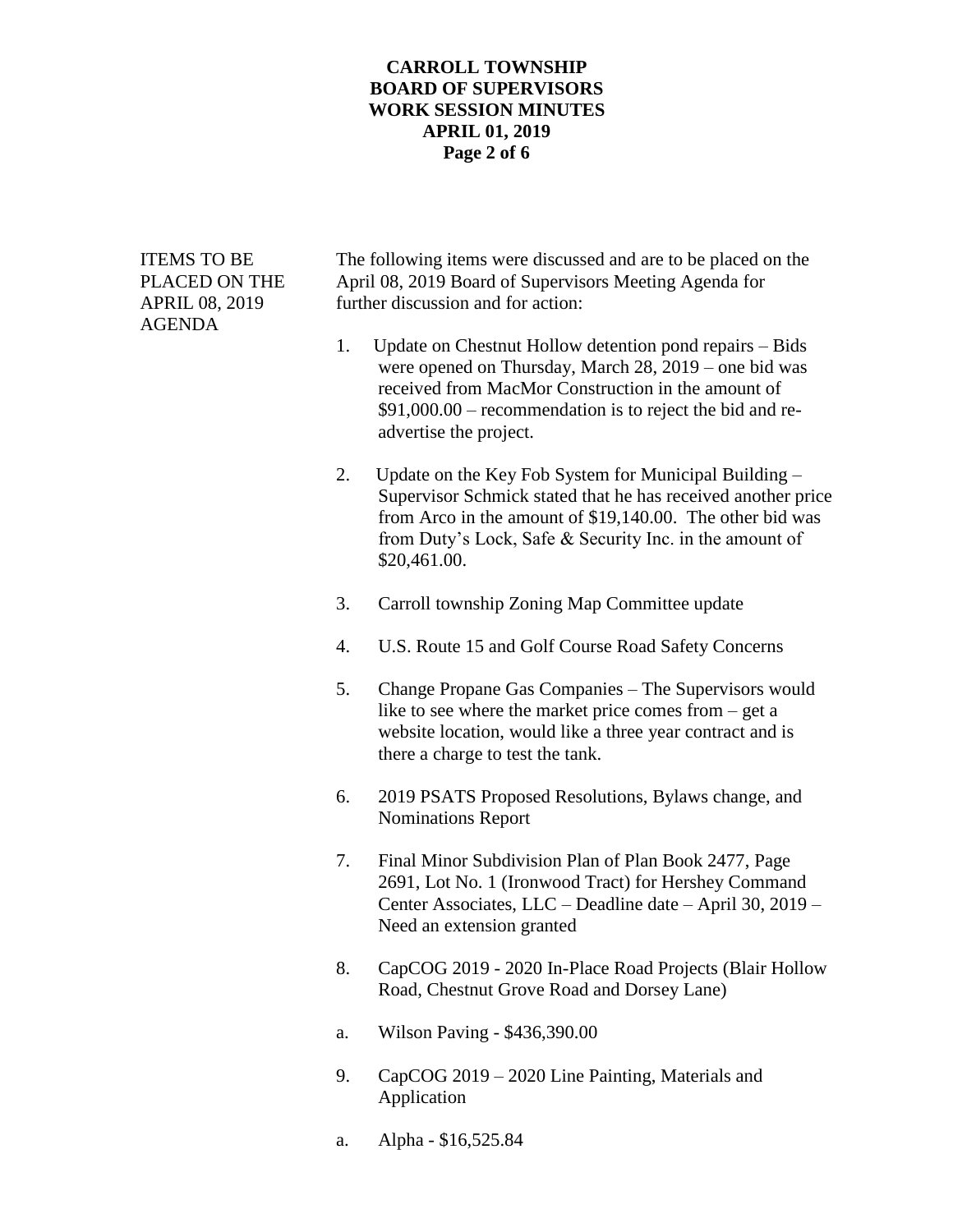#### **CARROLL TOWNSHIP BOARD OF SUPERVISORS WORK SESSION MINUTES APRIL 01, 2019 Page 3 of 6**

PLACED ON THE **CONTINUES** 

- ITEMS TO BE 10. CapCOG 2019 2020 Road Materials
- APRIL 08, 2019 a. 2A Aggregate Harsco FOB \$4.95/ton AGENDA and DEL \$10.45/ ton
	- b. #3 Aggregate York Building Products FOB \$9.45/ton and DEL \$15.45/ton
	- c. #8 Aggregate York Building Products FOB \$10.95/ton and DEL \$16.95/ton
	- d. #8 Aggregate washed at 1.0% York Building Products FOB \$12.95/ton and DEL \$18.95/ton
	- e. #57 Aggregate York Building Products FOB \$9.45/ton and DEL \$15.45/ton
	- f. R-3 –Union Quarries FOB \$12.00/ton and DEL \$16.30/ton
	- g. R4 York Building Products FOB \$13.50/ton and Union Quarries DEL \$19.05/ton
	- h. R5 York Building Products FOB \$14.50/ton and DEL \$23.75/ton
	- i. 9.5MM Wearing  $\langle .3 \rangle$  ESALS NESL FOB \$61.35/ton and DEL \$68.50/ton
	- j. 19 MM Binder <.3 ESALS NESL FOB \$51.55/ton and DEL \$58.70/ton
	- k. 25 MM Base <.3 ESALS NESL FOB \$47.40/ton and DEL \$54.55/ton
	- l. Antiskid AS3 Hempt Brothers FOB \$9.50/ton and Pennsy Supply DEL \$17.42/ton
	- m. Cold Bituminous Patching Premix Stewart & Tate FOB \$99.82/ton and DEL \$107.82/ton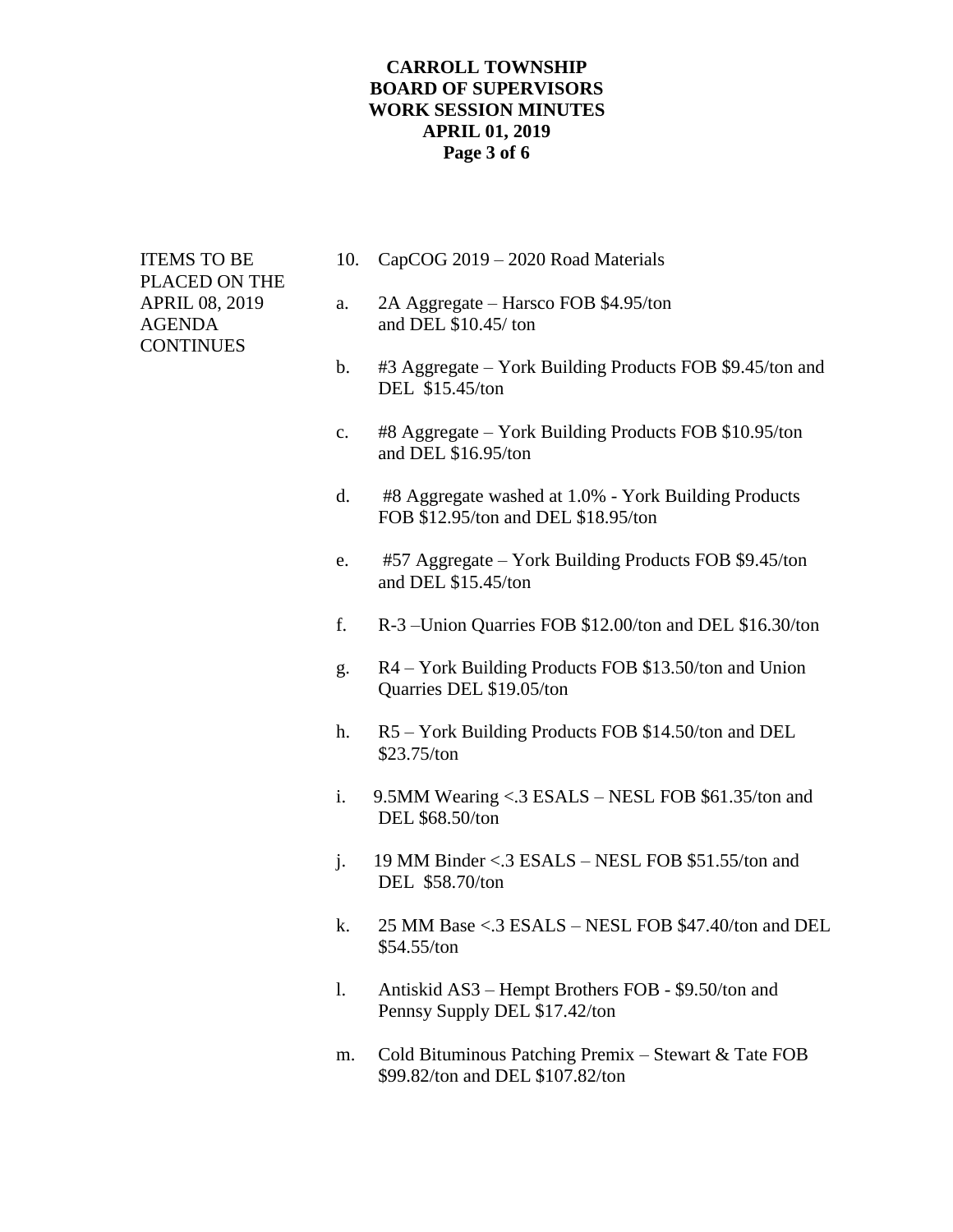#### **CARROLL TOWNSHIP BOARD OF SUPERVISORS WORK SESSION MINUTES APRIL 01, 2019 Page 4 of 6**

PLACED ON THE AGENDA

- ITEMS TO BE 11. CapCOG 2019 2020 Street Sweeping/Debris Disposal
- APRIL 08, 2019 a. Trucking Per Haul Pruitt Trucking & Hauling \$15.00/haul
- CONTINUES b. Disposal Fee Pruitt Trucking & Hauling. \$46.00/ton
	- 12. CapCOG 2019 2020 Landscape Chemicals and Material
	- a. Playground Cover ASTM F1292, F1951, and F1487 Certified – Land-Scape Supply FOB \$13.00/cubic yards, DEL 15.00/cubic yards
	- b. Diamond Tex (Original) Infield Mix Genesis FOB \$27.38/ton and DEL \$41.83/ton
	- 13. Update 902 Grant Equipment
	- a. 2018 New Tarco Windy 400 Leaf Machine Grant original quote from Stephenson Equipment was \$46,079.30 – Current price is \$62,438.17 (increase due to Federal regulations on the engine emissions) difference of \$16,358.87. Will make this up with the recycling bins. Will only claim recycling bins purchased for 2013, 2014 and 2015. Recycling bins purchased in 2016, 2017 and 2018 will be claimed on the next 902 Grant application. We have DEP approval to do it this way.
	- b. Pole Building Pine Creek Construction LLC no increase \$61,503.28
	- c. Leaf Waste Facility Upgrade card reader, cameras, etc. Hanover Door - \$1,808.53 this is an increase of \$300.00. There will be approximately \$600.00 left in the equipment category. \$300.00 of this balance will be transferred to this category to make up the difference. We have DEP approval to do it this way.
	- d. We applied for a reimbursement from DEP for equipment already purchased in the amount of \$129,080.00. Waiting for approval and disbursement.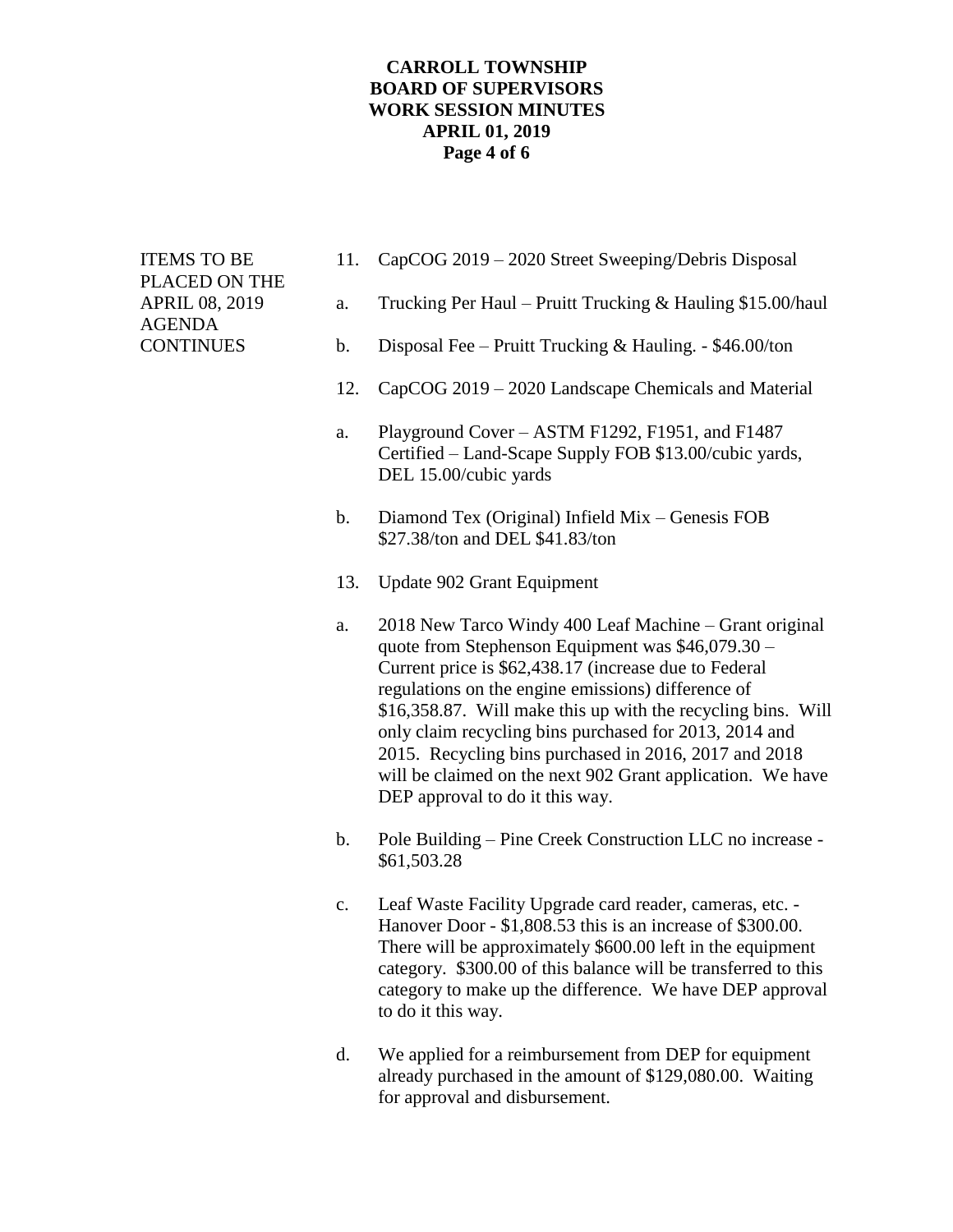# **CARROLL TOWNSHIP BOARD OF SUPERVISORS WORK SESSION MINUTES APRIL 01, 2019 Page 5 of 6**

| <b>ITEMS TO BE</b><br>PLACED ON THE<br><b>APRIL 08, 2019</b><br><b>AGENDA</b><br><b>CONTINUES</b> | 14. | Request for a Conditional Use Hearing – Dillsburg Land<br>Company – Carroll Township Townhomes – 95 Units.<br>Need to schedule a hearing date                                                                                                                                                     |
|---------------------------------------------------------------------------------------------------|-----|---------------------------------------------------------------------------------------------------------------------------------------------------------------------------------------------------------------------------------------------------------------------------------------------------|
|                                                                                                   | 15. | York County Stormwater Consortium Contract - Chestnut<br>Hollow Detention Pond Repair \$22,000.00                                                                                                                                                                                                 |
|                                                                                                   | 16. | 2011 Ford Crown Victoria - May 14, 2018 Board of<br>Supervisors Meeting the Board authorized Chief Wargo to<br>sell this vehicle by sealed bids. CapCOG has changed the<br>percentage that they charge to sell your vehicle at their<br>auction. It was 20% and will be changed to 10% this year. |
|                                                                                                   | 17. | March 04, 2019 Board of Supervisors Work Session<br>Minutes                                                                                                                                                                                                                                       |
|                                                                                                   | 18. | March 11, 2019 Board of Supervisors Meeting Minutes                                                                                                                                                                                                                                               |
| <b>ITEMS TO BE</b><br>PLACED ON THE<br>MAY 06, 2019<br><b>WORK SESSION</b><br><b>AGENDA</b>       | 1.  | Cohen Law Group - Guide for Local Regulation of Wireless<br>Facilities in the Wake of the FCC's Recent Third Report and<br>Order January $25$ , $2019 -$ Is the Township interested in<br><b>Cohen Law Group Proposal</b>                                                                         |
|                                                                                                   | 2.  | Update on the Appraisals for parcels in Carroll Township<br>for recreation land                                                                                                                                                                                                                   |
|                                                                                                   | 3.  | Update Police Contracts for Dillsburg Borough,<br>Franklintown Borough, and Monaghan Township. The<br>current contracts end December 31, 2019.                                                                                                                                                    |
|                                                                                                   | 4.  | <b>Update Carroll Township Planning Commission Vacancy</b>                                                                                                                                                                                                                                        |
|                                                                                                   | 5.  | Quotes to purchase a heating system for new insulated<br>section of the garage                                                                                                                                                                                                                    |